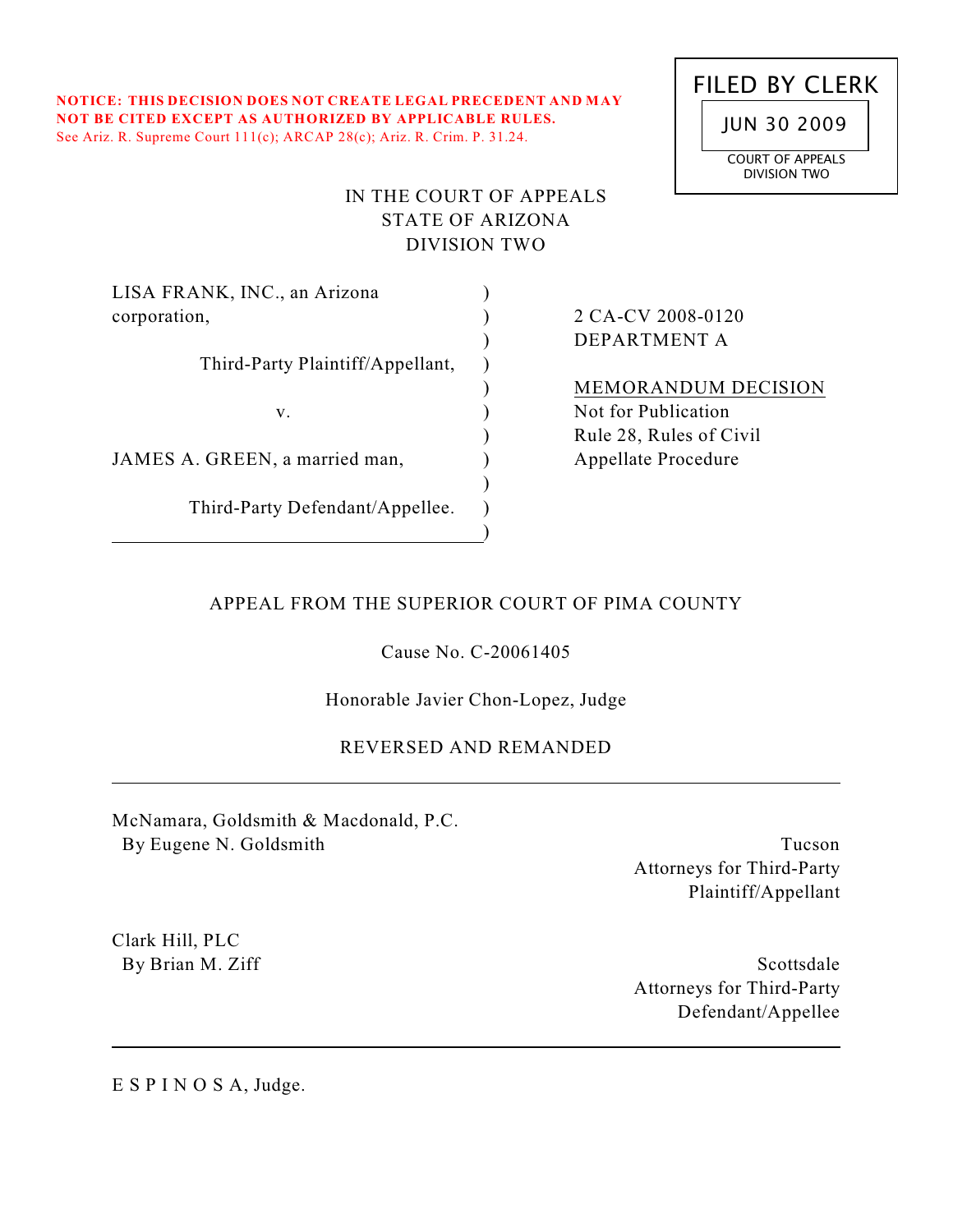$\P$ **1** Appellant Lisa Frank, Inc. (LFI) appeals from the trial court's entry of summary judgment in favor of third-party defendant, James Green, after it concluded there were no genuine issues of material fact and Green was entitled to judgment as a matter of law on LFI's claim that Green could be liable to LFI for an alleged oral promise to an LFI employee. We reverse.

#### **Factual and Procedural History**

**¶2** In March 2006, Rhonda Rowlette, a former LFI employee, sued LFI to enforce an alleged oral promise by LFI's principals to pay off her mortgage and "ensure her \$2,000,000 in the bank" when she retired or in the event LFI terminated her employment. In her complaint, Rowlette alleged that LFI's two shareholders, founder and majority shareholder Lisa Frank, and president and chief executive officer James Green, had promised her this compensation "[o]n numerous occasions." In its answer, LFI denied that its authorized agents had made any promises to Rowlette. It also filed a third-party complaint for indemnification against Green, alleging that, if he had made such promises, he had done so without appropriate corporate authority.

**¶3** Green thereafter moved for summary judgment on LFI's third-party complaint, arguing Rowlette's complaint was "based on a specific promise Lisa Frank [had] made to [Rowlette] . . . , [that] was repeated to her over the course of the next several years by Ms. Frank and Mr. Green." He additionally argued that, because LFI shareholders and directors annually ratified all actions taken by the officers and directors, if he had made any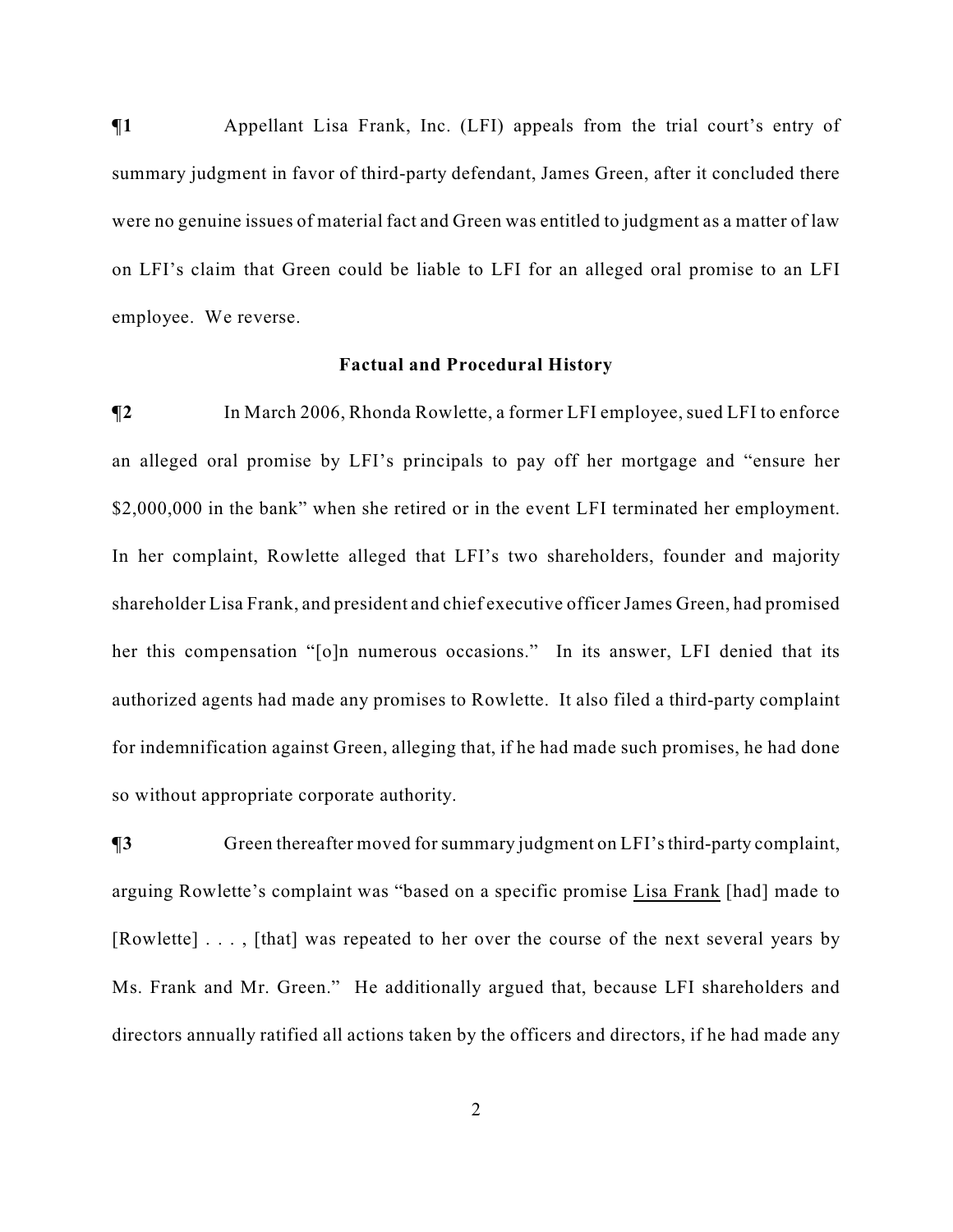unauthorized promises, LFI had ratified his actions. LFI opposed Green's motion, arguing that "[a]ny promise to Rowlette, if there was one, was made by Green" and that the "blanket ratifications . . . do not exonerate Green from his ultra vir[e]s or unauthorized act." LFI additionally argued that, if Green had made an independent, unauthorized, and unratified promise but had had the apparent authority to do so, LFI would be legally bound by the promise.

 $\P$ **4** The trial court granted Green's motion for summary judgment, finding that no genuine issue of material fact existed and that Green was entitled to judgment as a matter of law. Specifically, the court found: "All of the evidence supports Green's claim that any promise he made to Rowlette was in confirmation of Lisa Frank's alleged original promise," and "LFI's indemnity claim against Green is a legal impossibility." The court explained that, if Green had made an independent, unauthorized promise to Rowlette and the blanket ratifications did not adopt that promise, LFI could not be liable to Rowlette. Conversely, the court found, if Green had made such a promise that LFI had subsequently ratified, LFI could not seek indemnification from Green because it had adopted and approved his acts. After LFI filed its notice of appeal, Rowlette and LFI reached an agreement to settle Rowlette's lawsuit against LFI. For the following reasons, we reverse the trial court's ruling.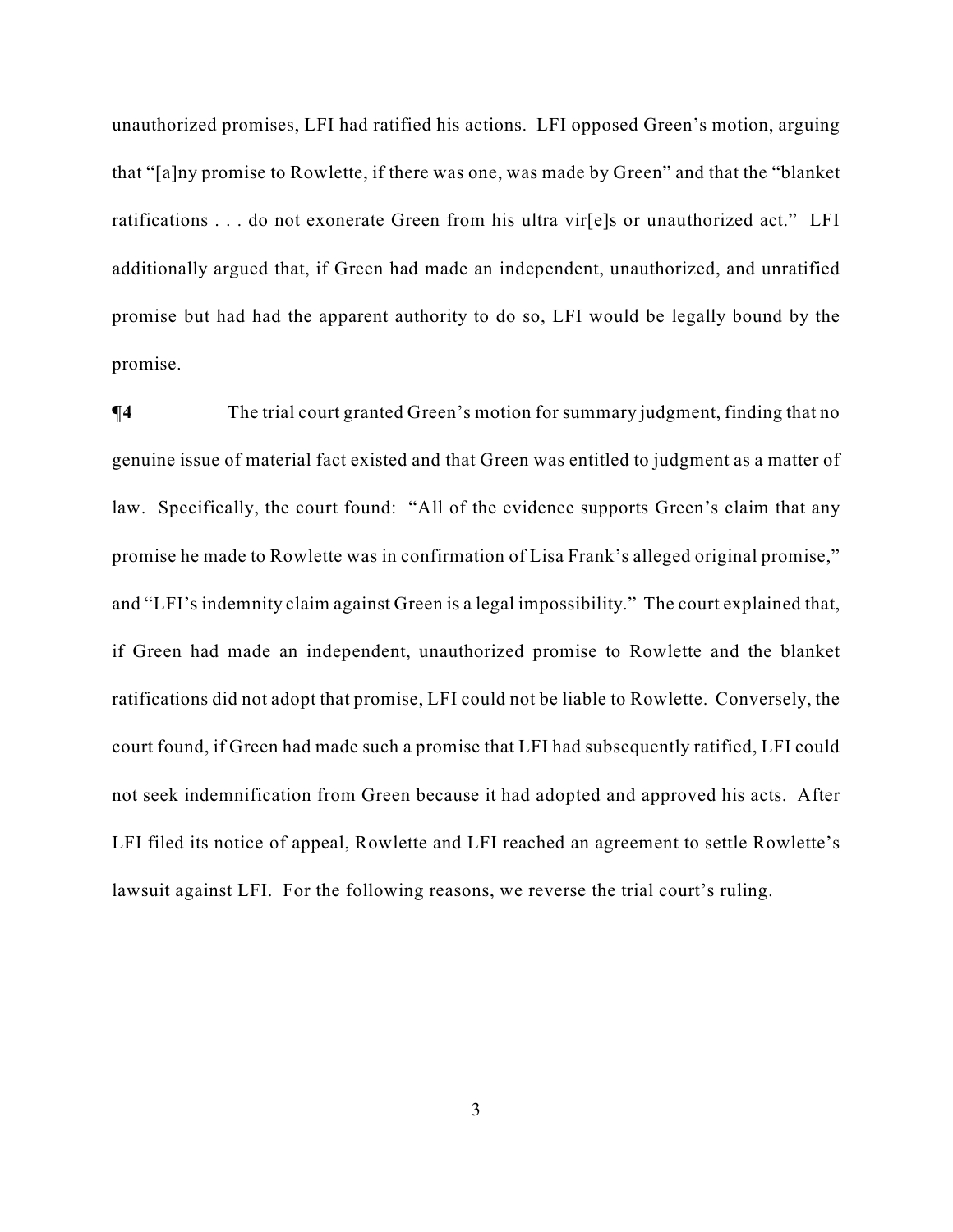#### **Discussion**

### **Green's Motion to Dismiss Appeal**

**¶5** As a preliminary matter, we address Green's arguments that we should "decline to review" LFI's appeal because the issue raised is both moot and barred by the doctrine of claim preclusion. Before filing his answering brief, Green moved to dismiss this appeal as moot on the ground Rowlette's claim against LFI had been settled. This court denied the motion. Having already considered and rejected Green's argument that LFI's appeal is moot, we see no need to reconsider this issue on appeal. *See Kadish v. Ariz. State Land Dep't*, 177 Ariz. 322, 327, 868 P.2d 335, 340 (App. 1993) (once appellate court rules on legal issue, decision is law of the case). Furthermore, it is well established that the settlement of a claim does not generally extinguish a paying party's right to seek indemnification. *See, e.g.*, *Citizens Utils. Co. v. New W. Homes, Inc.*, 174 Ariz. 223, 228, 848 P.2d 308, 313 (App. 1992) (approving judgment requiring indemnification for good-faith settlement of third-party claim).

 $\P6$  Green also argues that because Rowlette's underlying action has settled, claim preclusion bars LFI's third-party claim against him and "prevents review of LFI's appeal." LFI's appeal, however, is premised on its contention that the trial court erred in granting summary judgment against it because it is entitled to indemnification from Green for amounts it paid to settle a lawsuit arising out of his unauthorized acts as a corporate officer. Claim preclusion is intended to prevent the relitigation of a claim that has been finally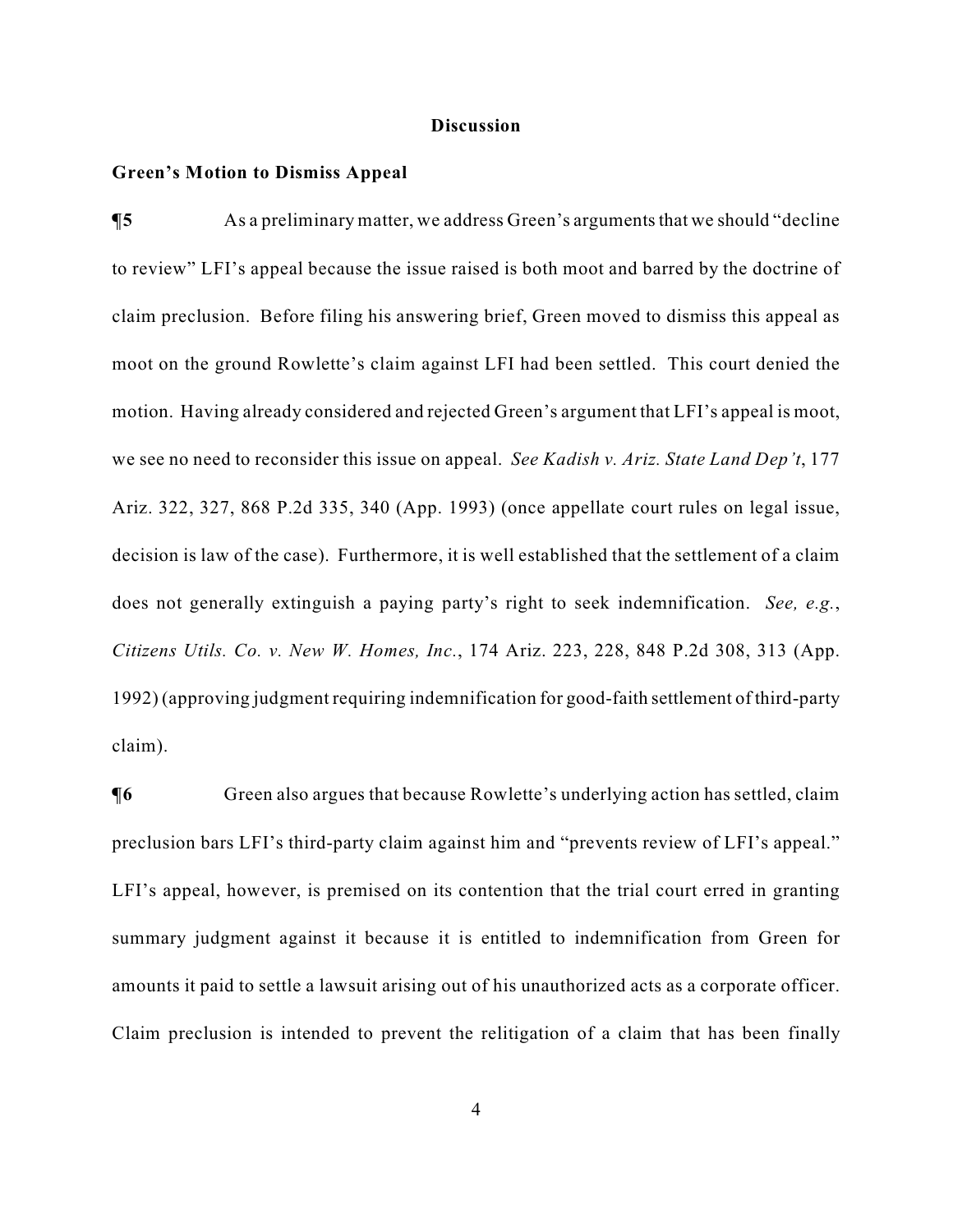adjudicated. *See Circle K Corp. v. Indus. Comm'n of Ariz.*, 179 Ariz. 422, 425, 880 P.2d 642, 645 (App. 1993). When a court enters a final judgment on the merits in a prior suit involving the same parties, claim preclusion bars the institution of a second lawsuit based on the same cause of action.<sup>1</sup> See Norriega v. Machado, 179 Ariz. 348, 351, 878 P.2d 1386, 1389 (App. 1994). But Green was not a party to the cause of action between LFI and Rowlette, so claim preclusion does not bar further action against him. *See id.* Moreover, the cause of action between Rowlette and LFI is not identical to the claim between LFI and Green. Claim preclusion applies when the same issues must be decided in the second cause as the first. *Rousselle v. Jewett*, 101 Ariz. 510, 512, 421 P.2d 529, 531 (1966). "Rights, claims, or demands—even though they grow out of the same subject matter—which constitute separate or distinct causes of action not appearing in the former litigation, are not barred in the latter action because of res judicata." *Id*. Although Rowlette's suit against LFI and LFI's indemnity suit against Green each stem from the alleged promises of compensation to Rowlette, they are different causes of action involving different factual and legal determinations. Stated differently, Rowlette's success against LFI essentially turned on proving the existence of a valid promise, but LFI's success against Green depends on the identity and authority of the purported promisor.

<sup>&</sup>lt;sup>1</sup>Although the term "res judicata" has recently been applied to both claim and issue preclusion, traditionally it is synonymous with claim preclusion. *Pettit v. Pettit*, 218 Ariz. 529, n.2, 189 P.3d 1102, 1104 n.2 (App. 2008).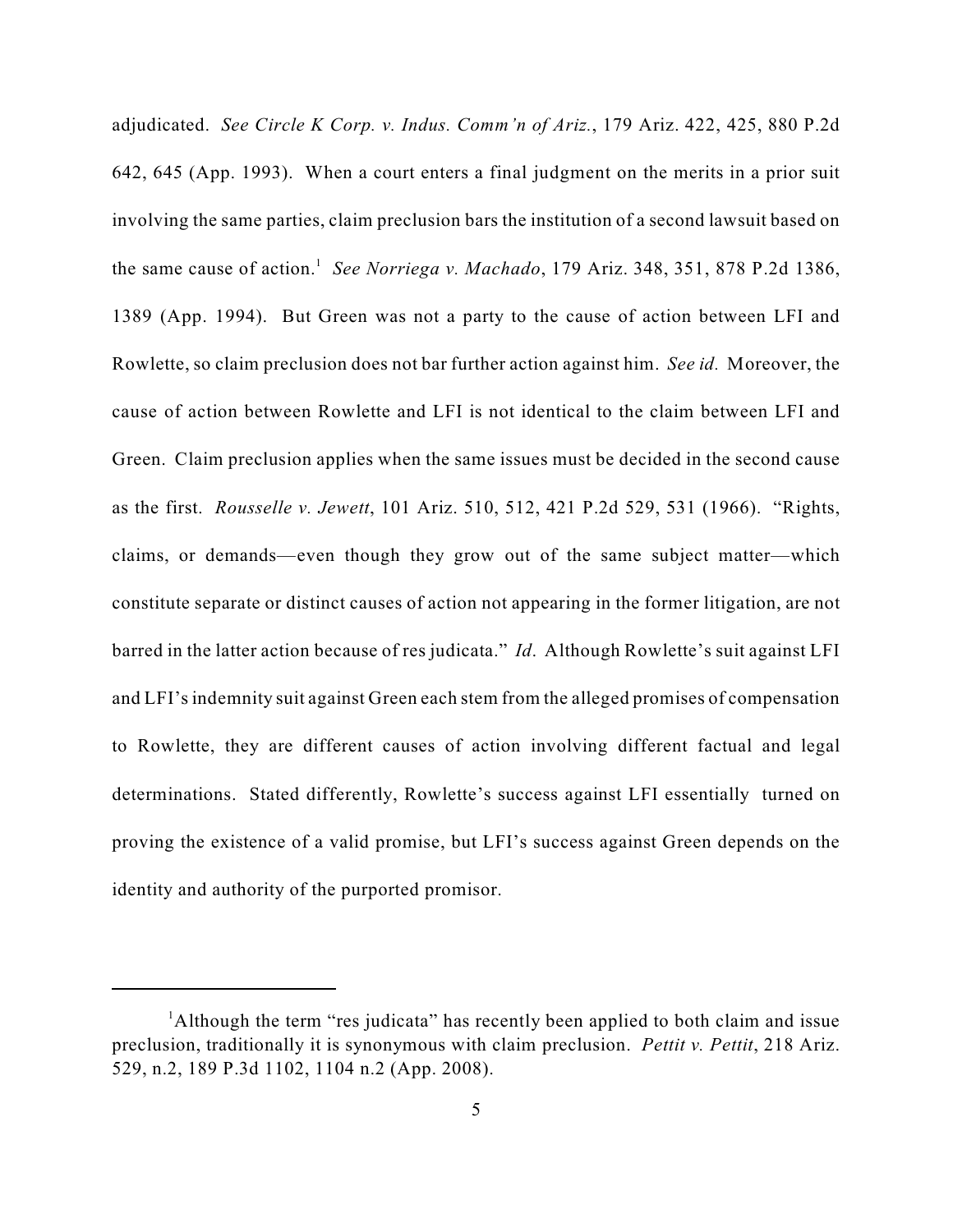### **Summary Judgment**

**¶7** Having disposed of Green's preliminary requests to dismiss the appeal, we turn to its merits. LFI contends the trial court erred in entering summary judgment after finding there were no issues of material fact and concluding Green's liability would be legally impossible. We review de novo a trial court's grant of summary judgment, *Nat'l Bank of Ariz. v. Thruston*, 218 Ariz. 112, n.3, 180 P.3d 977, 980 n.3 (App. 2008), viewing the facts in the light most favorable to the party against whom the judgment was entered, *see Ratliff v. Hardison*, 219 Ariz. 441, ¶ 2, 199 P.3d 696, 697 (App. 2008).

## **Apparent Agency**

**¶8** LFI complains the trial court overlooked its argument that Green could have been liable to LFI on a theory of apparent agency. Because Green's potential liability hinges on the ability of a corporation to hold a director liable for sums it paid to settle a lawsuit arising from a director's unauthorized promise made with apparent authority to make it, we address this point first.

**¶9** In arguing that Green could be liable under an apparent agency theory, LFI correctly asserts that corporate officers acting beyond the scope of their authority can, in some circumstances, bind the corporation through their acts or promises. Generally, a corporation cannot be bound by the unauthorized promises of its officers. *See GM Dev. Corp. v. Cmty. Am. Mortgage Corp.*, 165 Ariz. 1, 7, 795 P.2d 827, 833 (App. 1990) (corporation not bound by contract unless executed by person with authority to bind). But

6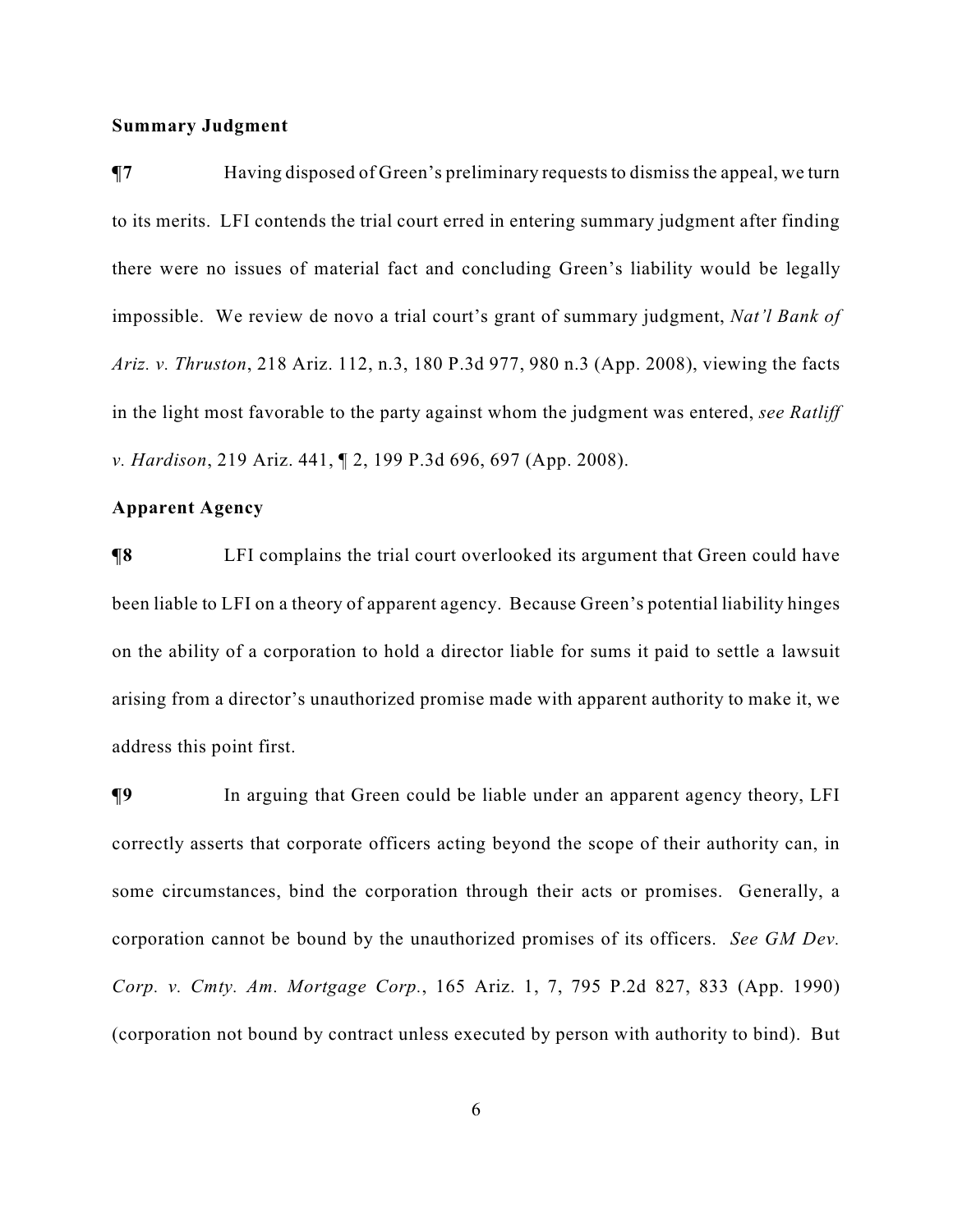it may be bound by the unauthorized promises of a person who has the apparent authority to bind the corporation. *See O.S. Stapley Co. v. Logan*, 6 Ariz. App. 269, 273-74, 431 P.2d 910, 914-15 (1967); *O'Malley Inv. & Realty Co. v. Trimble*, 5 Ariz. App. 10, 18-19, 422 P.2d 740, 748-49 (1967). Therefore, if Green, acting without *actual* authority, made a promise to Rowlette, but *appeared* to have the authority to do so, his promise would bind the corporation.<sup>2</sup>

 $\P$ **10** LFI is also correct in its argument that a corporate officer can be liable to the corporation for amounts it pays to settle claims arising out of the officer's unauthorized acts. A settling party is generally permitted to seek indemnification from a liable third party. *See, e.g.*, *Citizens Utils. Co.*, 174 Ariz. at 228, 848 P.2d at 313*.* That the responsible third party is also an officer of the settling corporation should not change the analysis. "[I]t is the duty of the agent, in all of his or her acts and contracts, to keep within the limits of his or her authority, and the agent must, in general, indemnify his or her principal against the consequences of not doing so." 8 *William Meade Fletcher et al., Fletcher Cyclopedia of the Law of Private Corporations* § 1021 (perm. ed., rev. vol. 1994); *see also Kadish v. Phx.-Scotts. Sports Co.*, 11 Ariz. App. 575, 578, 466 P.2d 794, 797 (1970) (officers and directors, not corporation, responsible for losses from unauthorized acts). If, as a matter of

<sup>&</sup>lt;sup>2</sup>Assuming Green made an independent, unauthorized promise, his apparent authority to do so is a question to be decided by a finder of fact, not this court. *See Reed v. Gershweir*, 160 Ariz. 203, 205, 772 P.2d 26, 28 (App. 1989) (existence of apparent agency a question of third party's reliance on acts of principal and ostensible agent).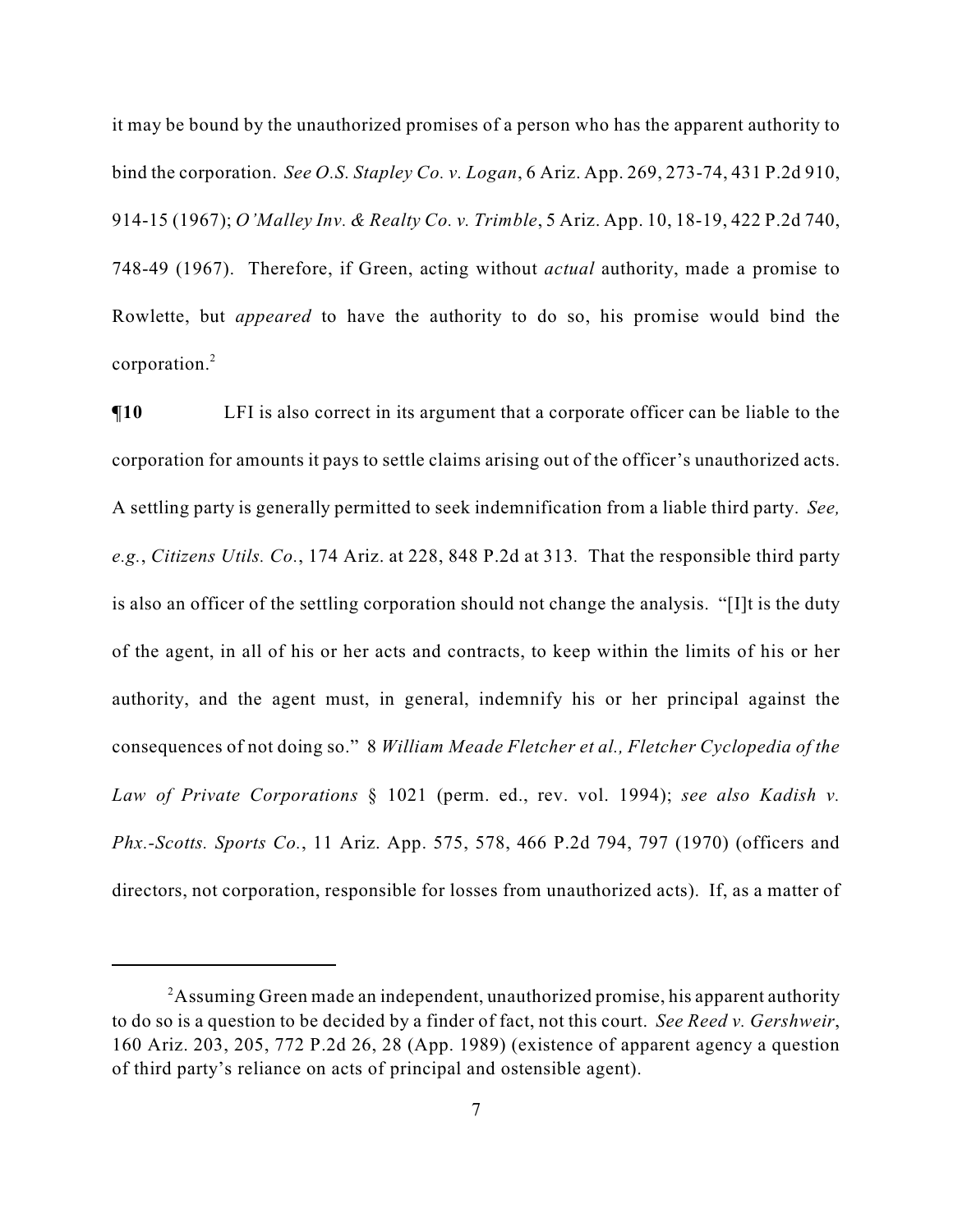law, the settling corporation could have incurred actual liability as a result of its officer's unauthorized act, indemnification is appropriate if the corporation, in good faith, settles a lawsuit arising from the officer's actions. *See Citizens Utils. Co.*, 174 Ariz. at 228, 848 P.2d at 313 (approving judgment that included indemnity for any amount obtained in good-faith settlement of lawsuit between utility company and third party); *cf. Henderson Realty v. Mesa Paving Co., Inc.*, 27 Ariz. App. 299, 554 P.2d 895 (1976) (because prevailing corporate defendant found not liable in tort action, no indemnitor-indemnitee relationship formed, and defendant could not seek indemnity for attorney fees from losing codefendant).

**¶11** Having determined that a corporate officer may be liable to a corporation for money expended settling a lawsuit arising from the officer's unauthorized promise, the question then becomes whether, under the circumstances of the present case, the trial court was correct in determining Green's liability was a legal impossibility. Arguing that summary judgment was inappropriate, LFI asserts that the trial court erred both in its interpretation of the facts and in its conclusions of law. We agree on both counts.

#### **Issue of Material Fact**

 $\P$ **12** LFI contends the trial court improperly made a factual determination, concluding that "any promise [Green] made to Rowlette was in confirmation of Lisa Frank's original promise to Rowlette." In her deposition, Rowlette stated that both Frank and Green had made these promises, and her deposition testimony generally supports Green's contention that Lisa Frank had made the first promise and that both Green and Frank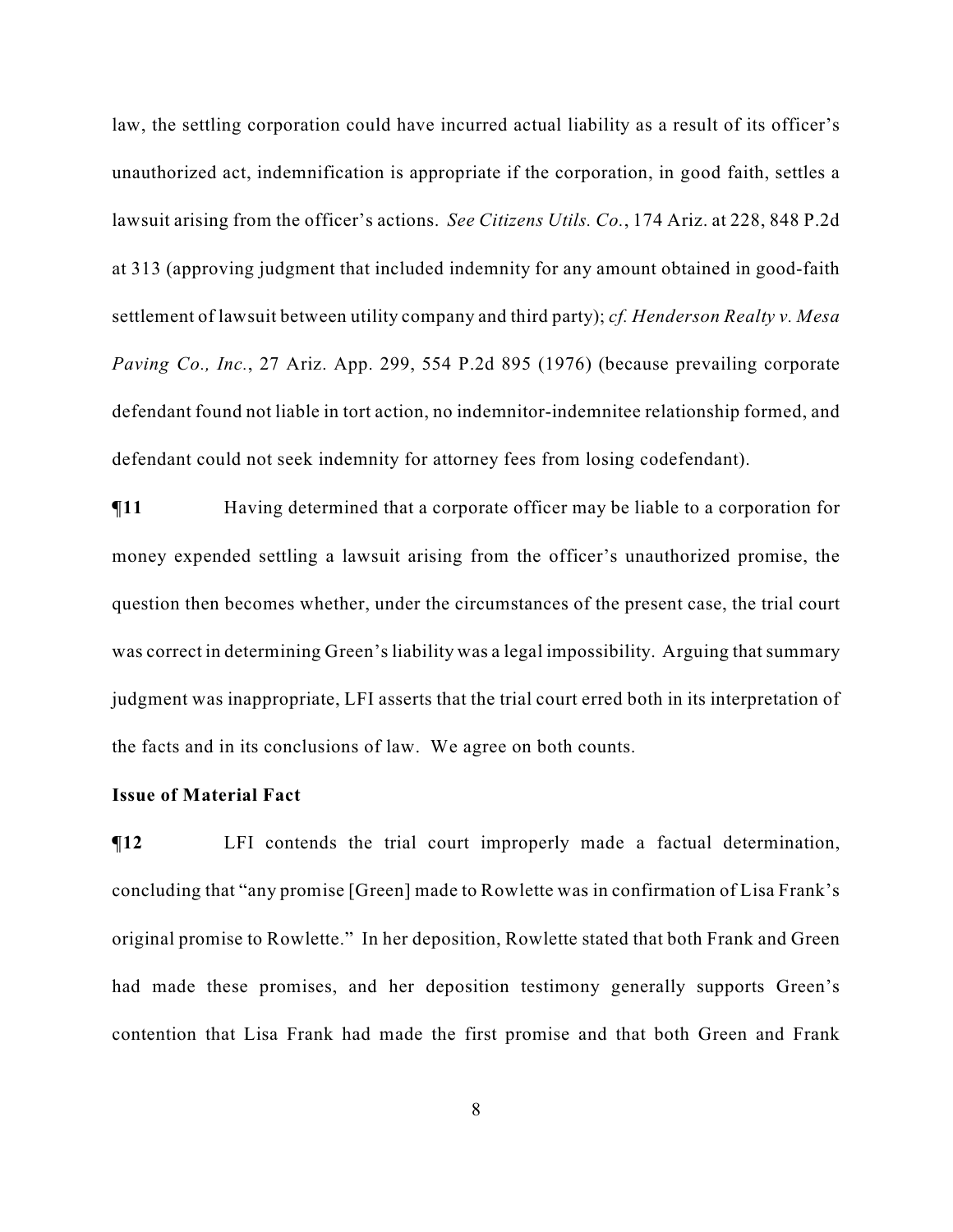subsequently repeated and confirmed it. However, in Frank's deposition, she denied having made, either personally or on behalf of LFI, any promises to Rowlette.<sup>3</sup> Viewed in the light most favorable to LFI, *see Ratliff*, 219 Ariz. 441, ¶ 2, 199 P.3d at 697, this creates a disputed issue of material fact concerning whether Frank, on behalf of LFI, made the initial promise.

**¶13** As previously noted, the identity of the initial promisor is crucial to determining whether Green would be liable to LFI. LFI does not dispute the trial court's finding that if Green merely confirmed Frank's promise on behalf of LFI, he could not be liable to the corporation. But in light of testimony controverting Rowlette's statement that Frank made the initial promise, the trial court erred in concluding that Green had not made any independent promises and that any statements he made were merely in confirmation of Frank's promises. *See Andrews v. Blake*, 205 Ariz. 236, ¶ 13, 69 P.3d 7, 11 (2003) (facts construed in the light most favorable to party opposing summary judgment).

### **Application of Law**

**¶14** LFI further argues the trial court erred when it concluded that, even if Green had made an independent, unauthorized<sup>4</sup> promise to Rowlette, he could not be liable to LFI

<sup>&</sup>lt;sup>3</sup>To the extent Green argues LFI's assertion of a disputed issue of material fact is premised on "bare" denials, he is mistaken. *See GM Dev. Corp.*, 165 Ariz. at 5-6, 795 P.2d at 831-32 (deposition testimony in record may be considered in support of or opposition to summary judgment). Frank denied having made the alleged promises in her sworn deposition testimony. Such testimony, made under oath, can properly defeat summary judgment. *See* Ariz. R. Civ. P. 56(e). Notably, it is the same type of evidence on which Green relied in support of his motion for summary judgment.

<sup>&</sup>lt;sup>4</sup>Whether Green, by virtue of his position in the corporation, had the actual authority to make promises to Rowlette is a question of fact not decided by the trial court and not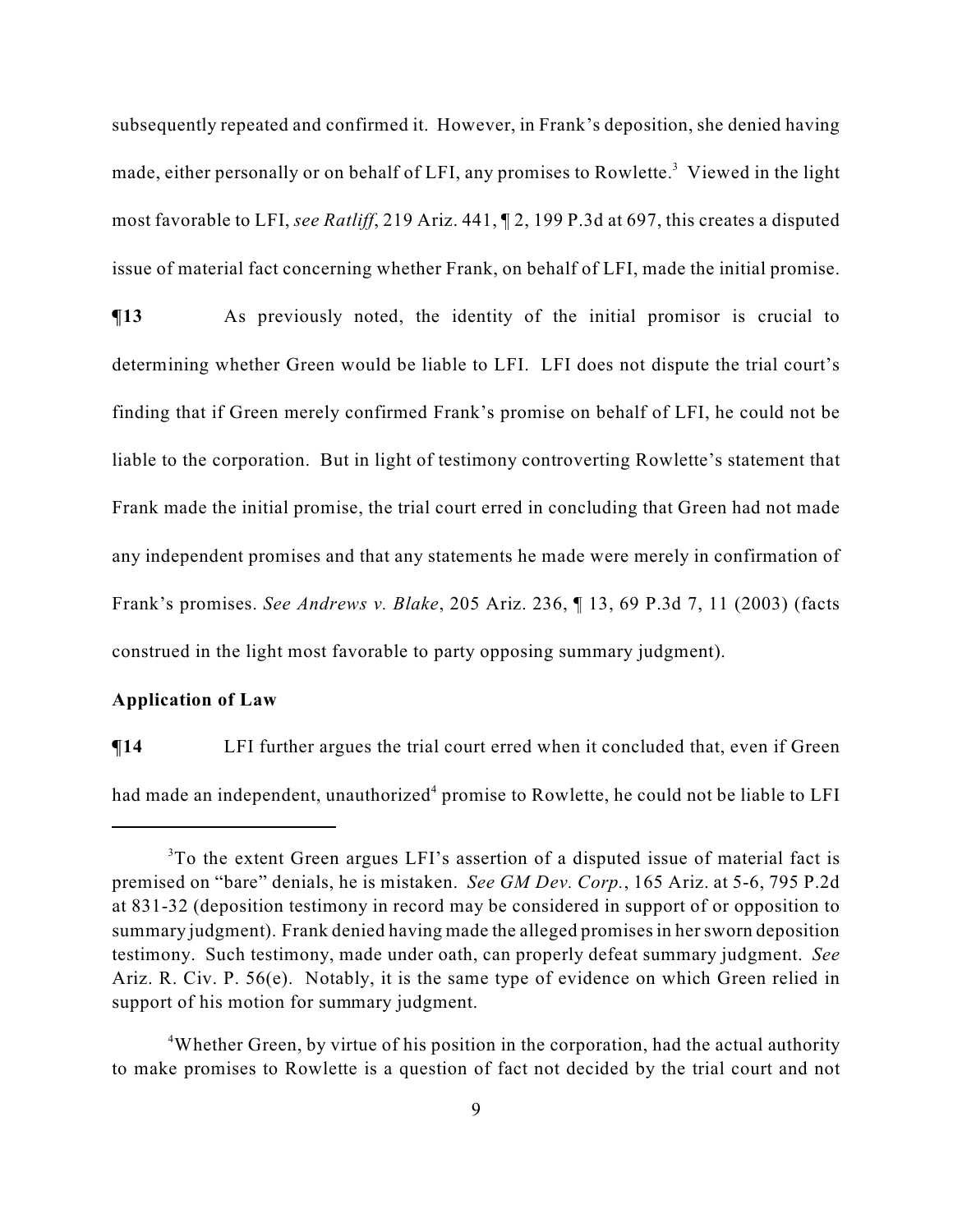because of the corporation's practice of annually ratifying the actions of its officers and directors. Although the court correctly concluded that a corporation may ratify and adopt the unauthorized acts of a corporate officer, the court neglected the caveat that, for a ratification to be effective, the corporation must be aware of the acts it ratifies. *See Phoenix W. Holding Corp. v. Gleeson*, 18 Ariz. App. 60, 66, 500 P.2d 320, 326 (1972) (knowledge of material facts necessary element of ratification); *Murdock-Bryant Constr., Inc. v. Pearson*, 146 Ariz. 57, 64, 703 P.2d 1206, 1213 (App. 1984) ("Ratification requires that a principal have full and actual knowledge of all material facts at the time he, by subsequent act or conduct, binds himself to a previously unauthorized act of an agent."), *disapproved on other grounds*, 146 Ariz. 48, 703 P.2d 1197 (1985).

**¶15** Assuming for the purposes of this appeal that Green made an independent, unauthorized promise to Rowlette, *see Andrews*, 205 Ariz. 236, ¶ 13, 69 P.3d at 11, the trial court did not have before it sufficient evidence of LFI's knowledge of the promise to enter summary judgment in Green's favor. Indeed, no evidence was presented establishing LFI's knowledge of the acts it had allegedly ratified. Moreover, to the extent there is any evidence

before us today. *See Phoenix W. Holding Corp. v. Gleeson*, 18 Ariz. App. 60, 66, 500 P.2d 320, 326 (1972) (actual authority fact question determined by looking at acts of principal, not title of officer). Accordingly, because there was no decision below regarding Green's actual authority and because the issue will not necessarily recur on remand, we need not consider LFI's arguments regarding the legal effect of any promise Green made if he did have the actual authority to make promises of compensation. *See Progressive Specialty Ins. Co. v. Farmers Ins. Co. of Ariz.*, 143 Ariz. 547, 548, 694 P.2d 835, 836 (App. 1985) (court of appeals does not issue advisory opinions).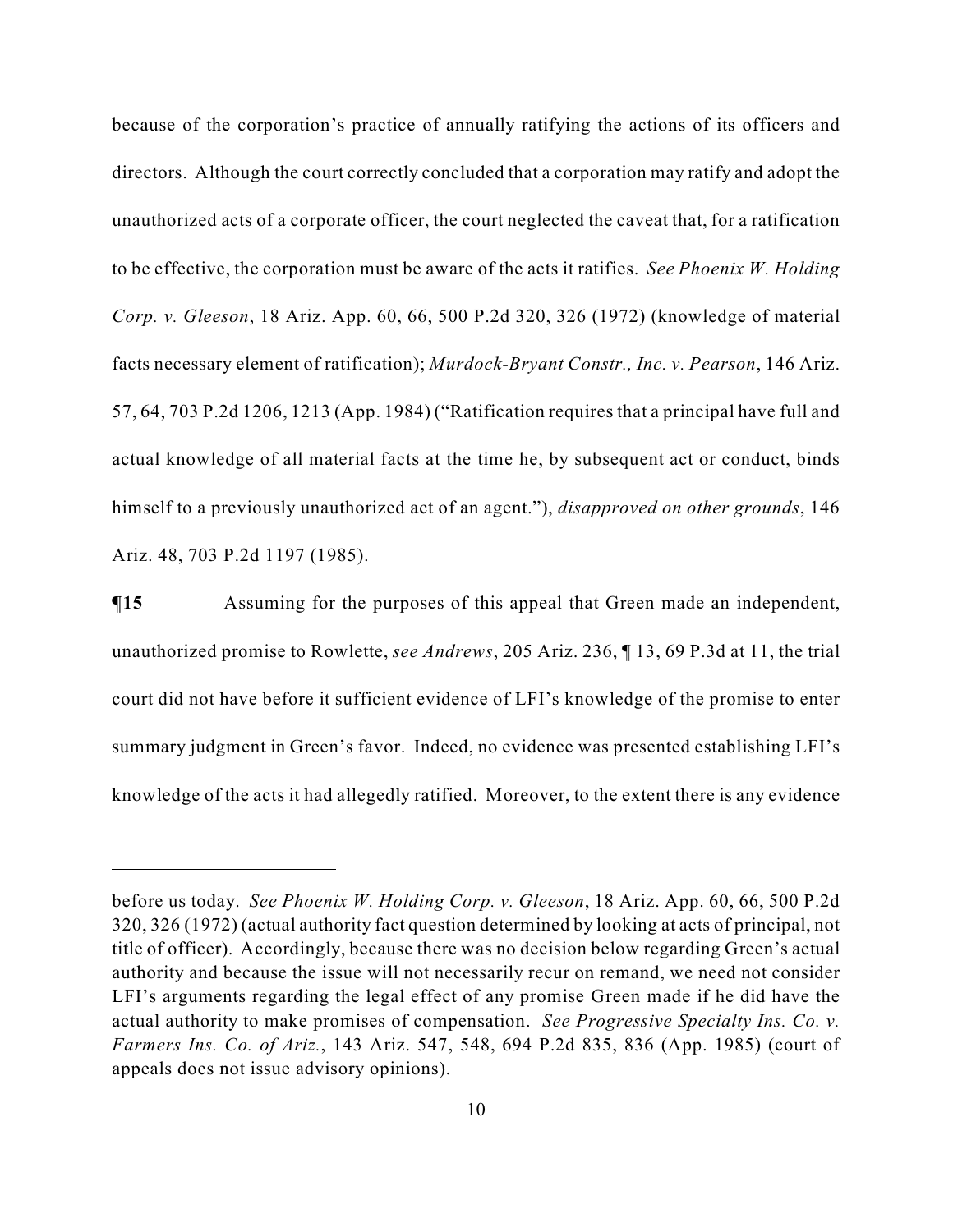in the record pertinent to the issue, it shows LFI was not aware of such promises, as Frank testified she had no knowledge of the promises allegedly made by Green. Because corporate ratification is impossible without knowledge of a promise, *see Phoenix W. Holding Corp*., 18 Ariz. App. at 66, 500 P.2d at 326, the trial court could not conclude that LFI's practice of issuing blanket ratifications shielded Green from potential liability.

## **Sufficiency of the Pleadings**

 $\P$ **16** In his answer to LFI's appeal, Green makes much of the fact that, in its pleadings, LFI asserted Green would be required to indemnify LFI if it were "found to be financially responsible" for the alleged promises made to Rowlette. He argues that, because LFI and Rowlette reached a settlement agreement, there was no finding of liability. Thus, he claims, under the law and according to LFI's own pleadings, he is exonerated from any obligation to indemnify the corporation. We disagree. Conditioning Green's potential obligation to indemnify LFI on LFI's use of the phrase "found to be financially responsible" in its complaint would merely exalt form over substance. Pleadings are to be construed liberally and are intended to give parties fair notice of the claims against them, not to shield them from liability based on a narrow reading of the allegations. *See Rowland v. Kellogg Brown & Root, Inc.*, 210 Ariz. 530, ¶¶ 11-12, 115 P.3d 124, 127 (App. 2005) (technically insufficient pleading not fatal for purposes of statute of limitations); *Hollar v. Wright*, 115 Ariz. 606, 608, 566 P.2d 1352, 1354 (App. 1977) (pleadings on crossclaims should be viewed liberally and "construed in the interest of justice"). Here, Green was on notice of